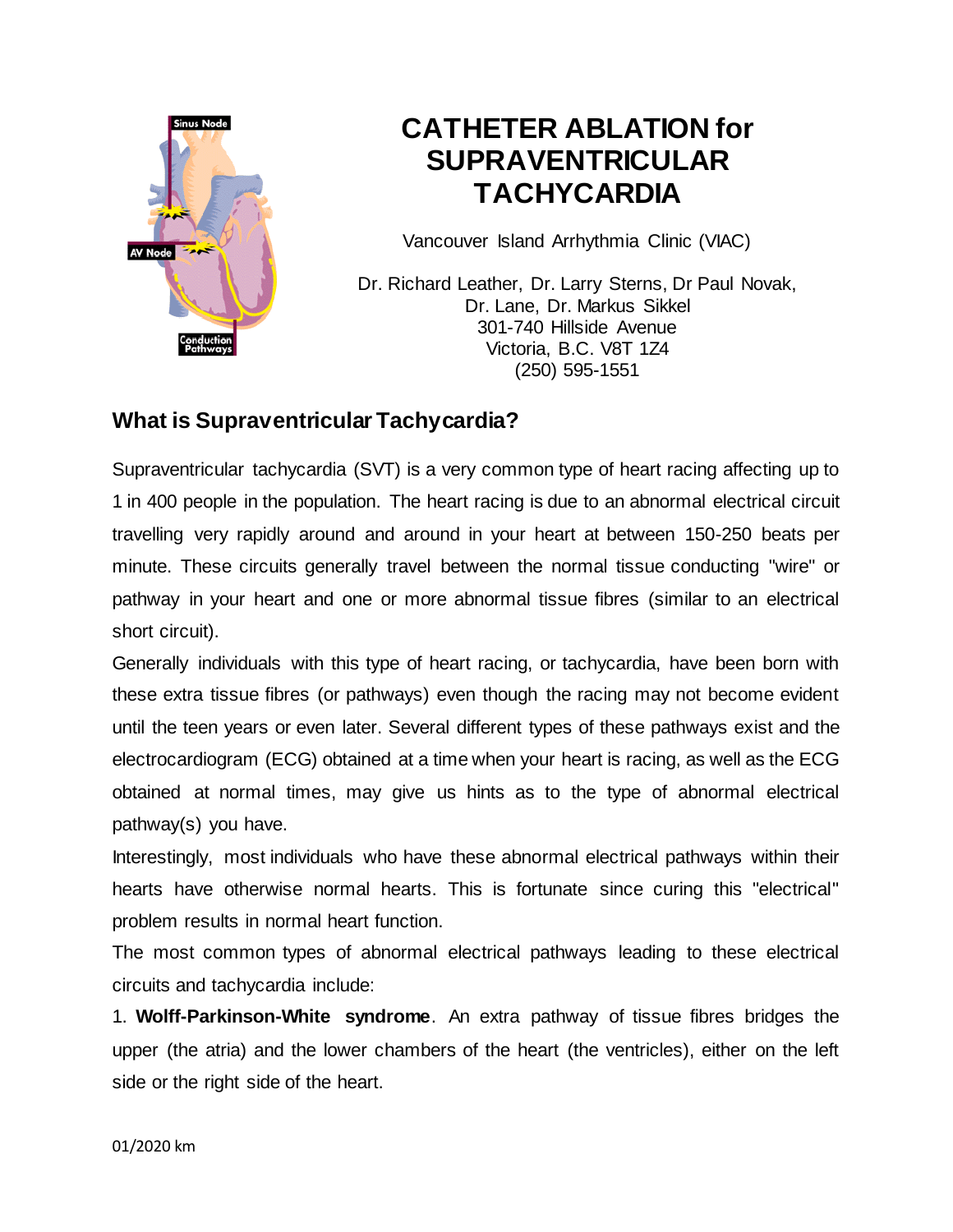2. **AV node re-entry**. An extra pathway may exist in close proximity to your normal conducting "wire" (the atrio-ventricular node) such than an electrical circuit may race around between the normal "wire" and the extra fibre.

## **Why Catheter Ablation?**

Catheter ablation for both **WPW** and **AV node re-entry** tachycardia is being used now as the treatment of choice in individuals with frequent arrhythmias, particularly for those in whom either drugs don't work or are poorly tolerated.

The advent of catheter ablation as treatment for arrhythmias is of importance for two reasons:

- First, the procedure has a very high **cure** rate (approximately 95%) with a low risk of complications.
- Second, many individuals with supraventricular tachycardia require "lifelong" antiarrhythmic drug therapy to control the arrhythmias.

It is not clear to us whether long-term use of medications to treat these arrhythmias is safe. Most of the drugs used have been proven safe and effective but our experience has generally been in an older population of patients with severe heart problems such as heart attacks, angina and heart failure.



## **Catheter Ablation**

In order to cure the arrhythmias special **catheters**  (small, flexible wires with metal tips) have been designed which allow us to temporarily position these in the heart and locate the abnormal tissue responsible for the rhythm abnormality. If the abnormal heart tissue can be destroyed the arrhythmia is generally cured. The form of energy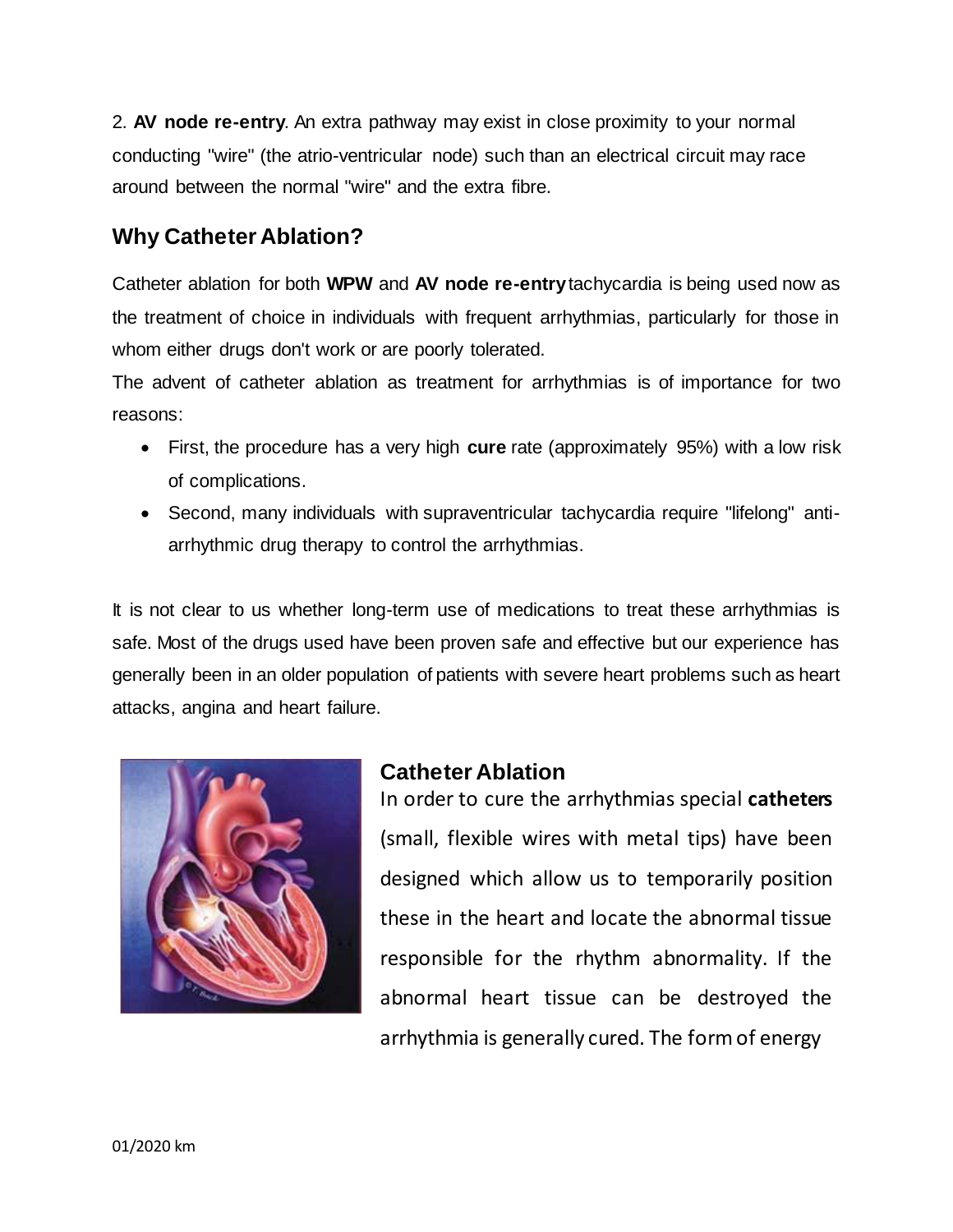which is delivered from the tip of the catheter destroying a tiny surrounding region of heart tissue (the area destroyed by the ablation is approximately the size of a kernel of corn), is **called radiofrequency energy**. Radiofrequency energy delivered from the tip of the catheter is similar to that used by surgeons with their electronic scalpel (cautery). Therefore the technique is called **radiofrequency catheter ablation**.

#### **Ablation Procedure**

You will be taken to the Electrophysiology laboratory (EP Lab). Generally patients are admitted to the hospital the morning of the procedure.

**All medications for your heart rhythm must be stopped 4 days prior to the procedure.**

**Since x-ray is required for the procedure you must alert your physician if you think you may be pregnant.**

In the EP Lab you will be sedated and kept comfortable. In some individuals, if markedly anxious, a general anesthetic is used. Generally though, light sedation with local anesthesia is more than sufficient, (i.e., you will be awake but sleepy). Local anesthetic is placed in the skin using a small needle in the right groin. Other than a slight sting from the freezing needle (similar to the freezing you may have received at the dentist's office) there is very little discomfort. After the local anesthetic has taken effect, intravenous sheaths are placed in the large vein in the groin at the top of the leg (occasionally a sheath will be placed in the adjacent artery on the leg and rarely in the vein just below the collar bone). Through these sheaths, using x-ray guidance, the flexible EP catheters are advanced up the vein to the heart. There is very little sensation associated with the placement of these catheters.

The ablation catheter is moved to look for electrical signals that tell us we are close to your abnormal fibre. Radiofrequency energy will be delivered through the catheter and into the heart muscle surrounding the abnormal fibre. Occasionally multiple applications of electrical current may be required to destroy the abnormal fibre.